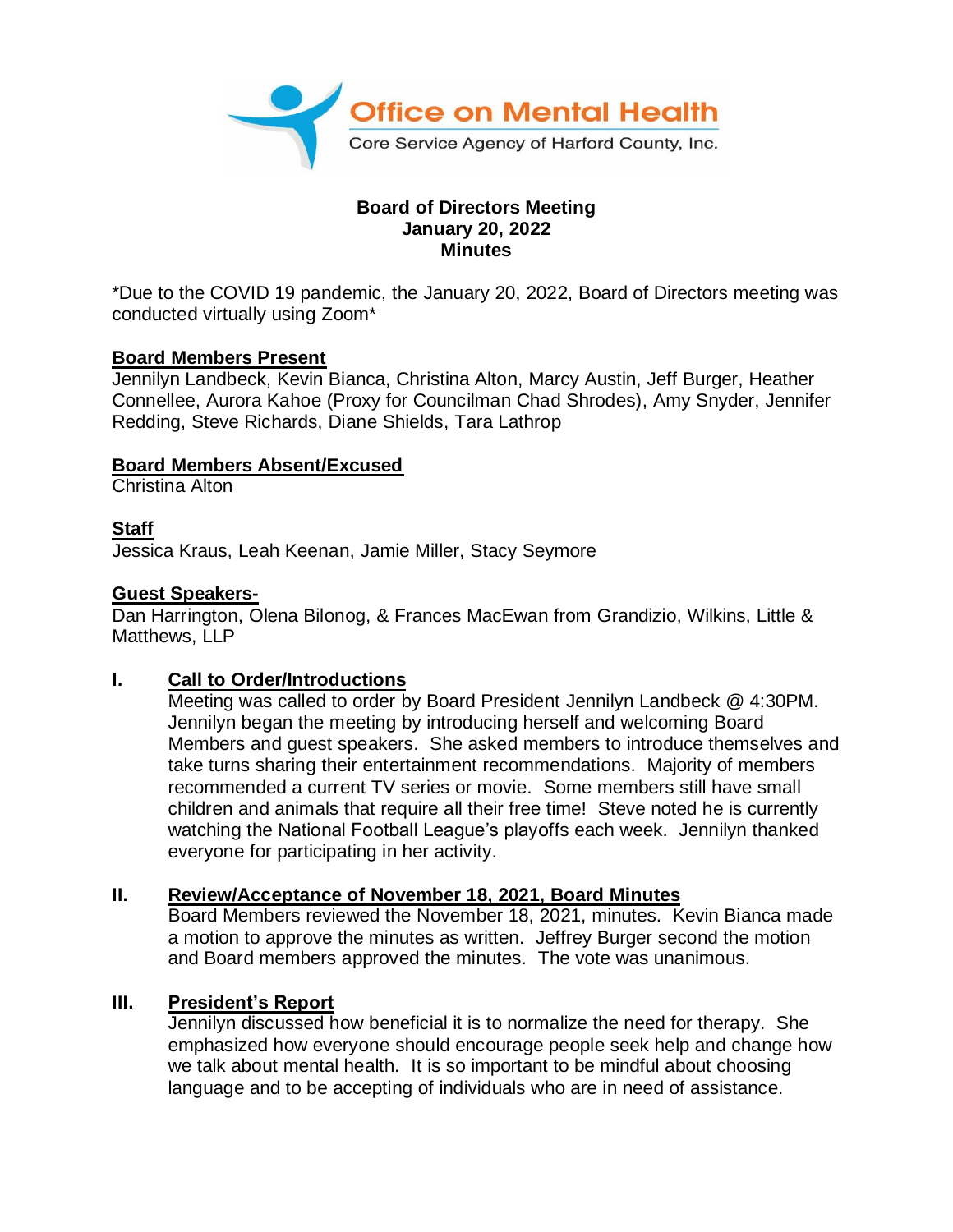#### **IV. Independent Auditors' Report (Dan Harrington, Olena Bilonog, & Frances MacEwan from Grandizio, Wilkins, Little & Matthews, LLP)**

Dan introduced himself and his team to board members and announced no significant issues or unusual activity were found. He highlighted their company is very experienced conducting these types of audits and has worked with OMH/CSA for several years. Frances presented the FY 21 financial statements and single audit reports. She also reiterated there were no major concerns or outstanding items. She asked if she could answer any questions for board members, there were no follow up questions. Jess stated it was a pleasure working with their team and thanked them for all their hard work.

The presenters signed off and the board took a vote to approve the draft so it could be finalized. Jeffrey Burger made a motion to approve the FY 21 financial statements and single audit drafts as presented. Diane Shields second the motion. The vote was unanimous.

# **V. Maryland Employment Network & Benefits Counseling Network (Stacy Seymore, Director Statewide Employment Network)**

Stacy introduced herself and shared a power point presentation on Maryland's Employment Network (MD-EN) and Maryland's Benefits Counseling Network (MD-BCN). MD-EN is a statewide administrative and traditional employment network, approved by the Social Security Administration and created under the Behavioral Health Administration, to support employment efforts for providers and individuals served in the Public Behavioral Health System. The mission is to reduce barriers which impede employment and assist Marylanders with disabilities to reach their full potential. Their goal is to reduce stigma and increase independence and self-sufficiency by providing high quality employment and benefits counseling services. MD-EN and MD-BCN provide trainings and technical assistance to providers, Local Behavioral Health Authorities, Behavioral Health Administration, and other Maryland Department of Health agencies. The program has case managers assigned to five state hospitals to help eliminate barriers to discharges. Stacy ended her presentation with some highlights and happenings so far this year. She disseminated her contact information and website address to board members, which list trainings that are available to the public.

# **VI. Executive Director's Report**

Due to time constraints of the meeting, Jess disseminated her updates via email with the following information.

# **Annual Plan (Budget Review/Volunteers Needed)**

We plan to present our FY 2023 annual plan goals at the next Board meeting, March 17<sup>th</sup>. Additionally, we will be present our proposed FY 2023 administrative budget. Both of these items will require Board approval before submission to the Behavioral Health Administration (BHA). In preparation of this, we need to convene a Budget Review Committee to meet with Leah and myself prior to the meeting. Leah and I will utilize this time to present a draft FY 2023 budget to the committee to ask questions, address concerns, and to offer feedback. We need